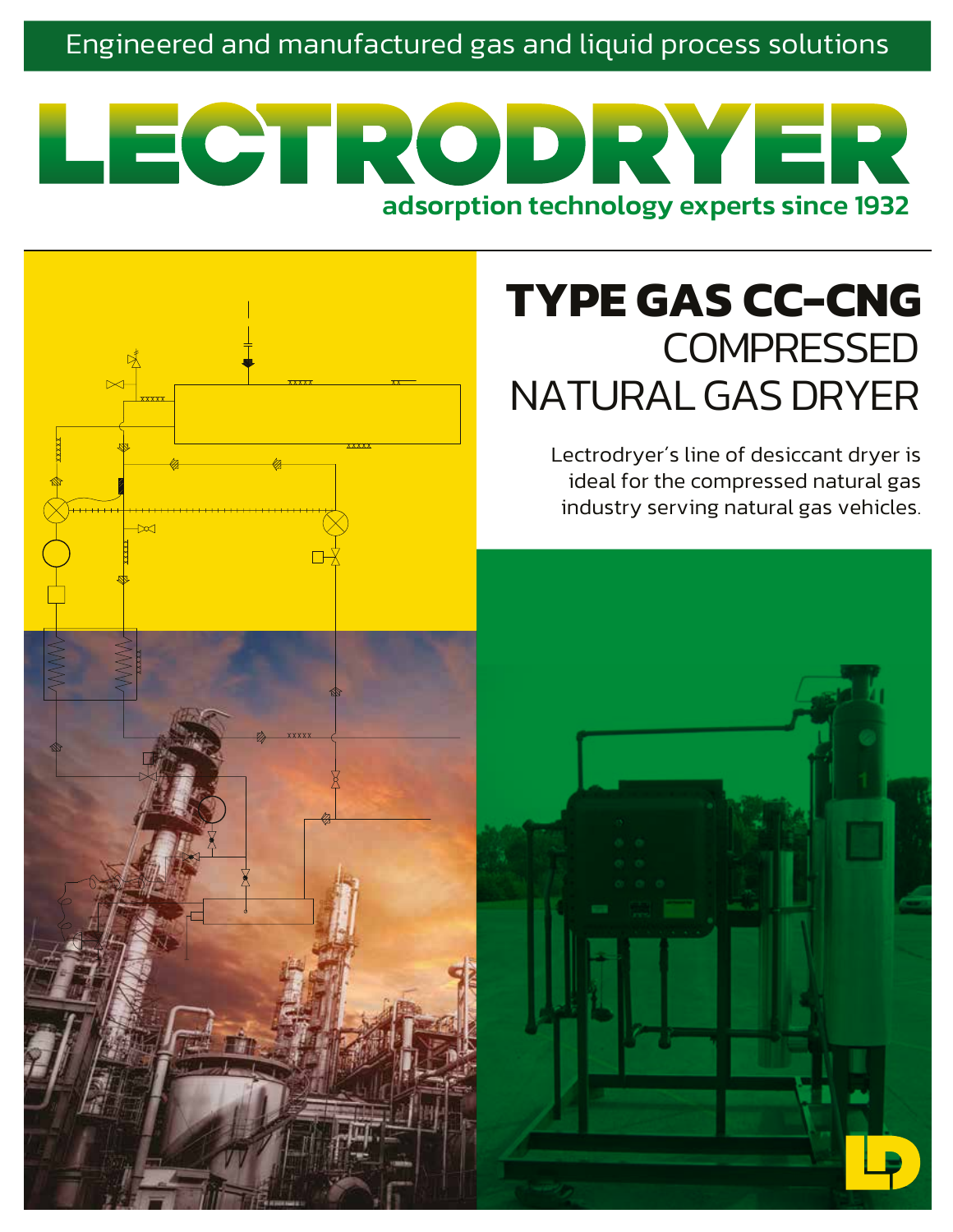# **LECTRODRYER CNG** closes circuit dryer offer increased efficiency and safety

The dryers are capable of reaching the fuel vehicle standards with no purging or venting requirements. Unlike many systems being offered to the industry, Lectrodryer´s closed circuit system overcomes fuel quality and storage tank problems, and works equally well with low and high pressure compressors. A special grade of molecular sieve is used to guard against heavy hydrocarbon adsorption and mercaptan loss.

The system is fully automatic and utilizes a high efficiency, low watt density heater for safety and long service life.

Regeneration is accomplished at line pressure with no purging, delivering more usable gas at lower operating costs.

Lectrodryer´s CNG dryer is designed to meet all codes and safety regulations with ASME code stamped vessels. For additional safety, all electrical equipment is mounted in an enclosure suitable for Class I, Group D, Division II areas, and as an option can be UL listed when specified.

### Typical Flow Diagram for Model GAS-CC-350-CNG Through GAS-CC-3500-CNG with External Heater



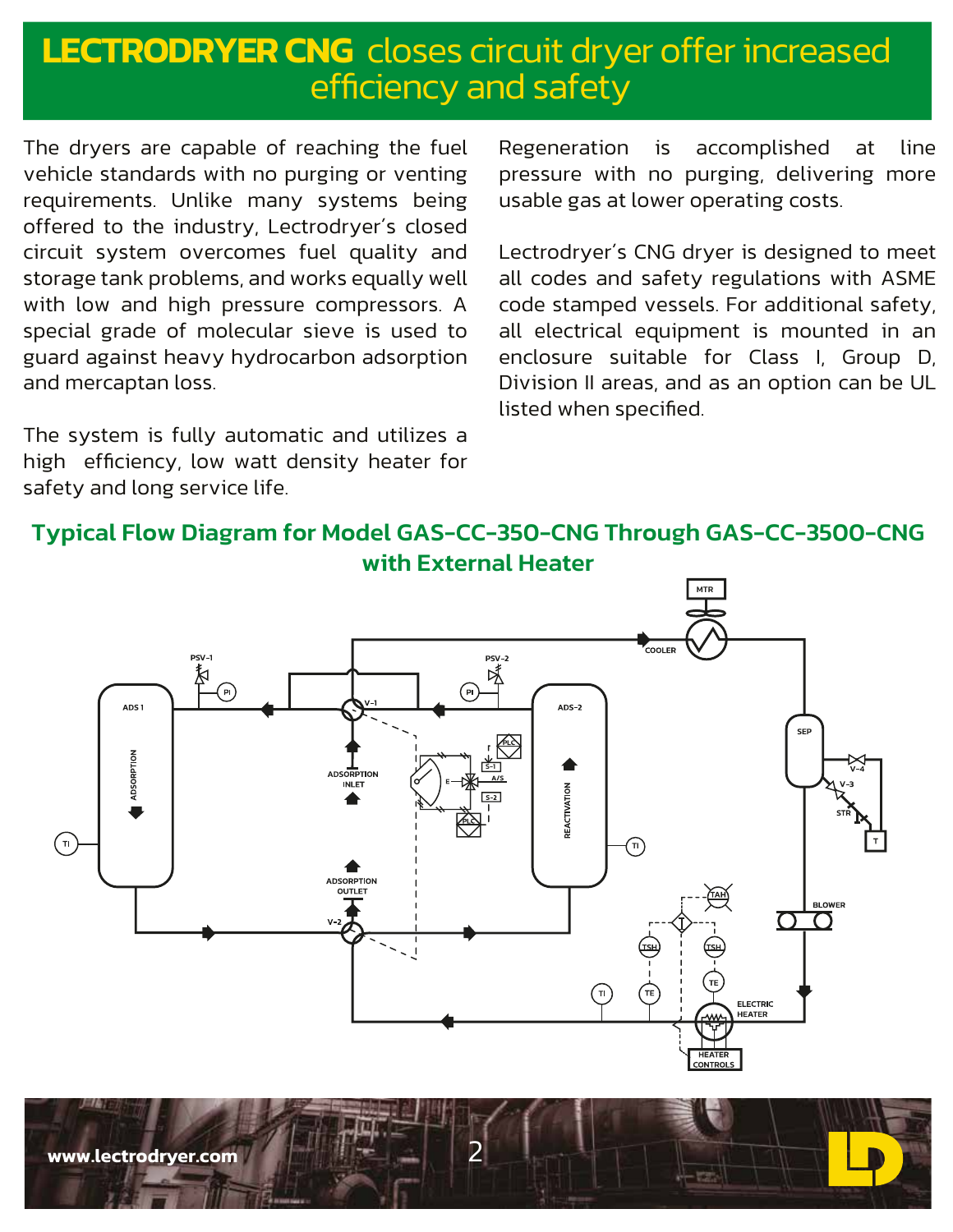## GAS-CC-CNG Features

 Special formulation of molecular sieve to prevent heavy hydrocarbon adsorption and mercaptan loss

- Close loop system maintains positive pressure throughout regeneration
- Solid state PLC controller for state-of-the-art

dryer control and adjustment

- Class 1, Group D, Division II electricals
- Heater elements have extremely low-watt density for extended durability and safety
- Air or water-cooled inner-cooler
- Centrifugal separator and condensate trap
- ASME code vessels

 Full instrumentation to monitor dryer performance

 No depressurization or repressurization for desiccant life

# Optional Features

 Diagnostic Package A-switch failure, heater failure, blower motor failure

- Diagnostic Packcage B- Lectrolod demand cycle and high humidity alarm
- U.L. listed control panel

**www.lectrodryer.com** 3

 Coalescing prefilter, particulate after-filter, and other customer specified alarms and instrumentation

# Drying Cycles

Wet gas enters the Type GAS-CC-CNG Lectrodryer at the top 4-way valve. It is then directed throught the left tower and through the bottom 4-way valve.

The gas in the closed circuit is heated and routed through the right tower and then directed the condensable materials being driven off the desiccant.

At the end of the heating period, the heater is de-energized with the flow continuing to cool the bed. After cooling, the valves are switched and the same operations are repeated.

#### Sizing of Type GAS-CC-GNC Lectrodryers

The selection of a particular Type Gas-CC-CNG Lectrodryer for an application is somewhat more complex than the selection of a compressed air dryer. The various parameters that affect the sizing of the Type Gas-CC-CNG Lectrodryer are many. Because of the complex nature of the selection of this type of Lectrodryer, each problem should be handled individually.